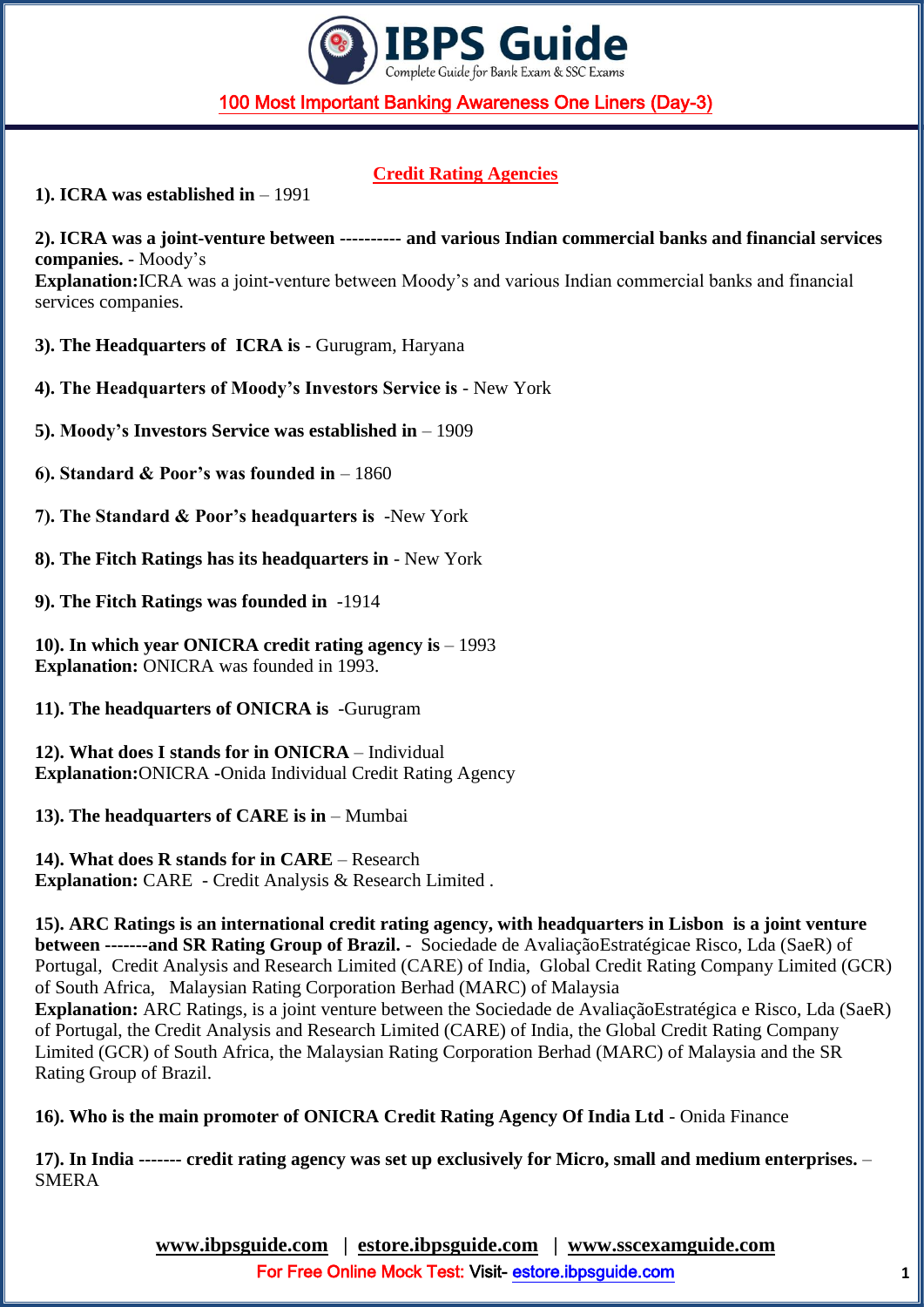

**Explanation:** SMERA (Small and Medium Enterprises Rating Agency of India Limited) credit rating agency was set up exclusively for Micro, small and medium enterprises.

**18). SMERA has been registered under which act** - Securities and Exchange Board of India (Credit Rating Agencies) Regulations, 1999

**Explanation:** SMERA has been registered under Securities and Exchange Board of India (Credit Rating Agencies) Regulations, 1999.

**19). SMERA is a joint initiative between -**SIDBI & Leading Public Sector Banks

, Dun& Bradstreet Information Services India Private Limited (D&B) & Leading Private Banks

**20). SMERA was established in** – 2005

**21). Brickwork Ratings India Private Limited was established in** – 2007

**22). The Headquarters of Brickwork Ratings India Private Limited is** – Bangalore **Explanation:** Brickwork Ratings India Private Limited has headquarters in Bengaluru, Karnataka.

**23). A Credit Bureau is governed by which of the following act** - Credit Information Companies (Regulation) Act of 2005

### **24). --------- is India's first Credit Information Company** – CIBIL

**Explanation:** TransUnion CIBIL Limited (Formerly: Credit Information Bureau (India) Limited) is India's first Credit Information Company (CIC) founded in August 2000.

#### **Currency System**

**25). The Reserve Bank of India has sole right to issue currency note, it comes under -----section of RBI Act 1934** $-22$ 

**Explanation:** The Reserve Bank of India has sole right to issue currency note under section 22 of RBI Act 1934.

**26). RBI can issue any note of any denominations but not exceeding Rs 10,000 this restriction is as per the provision of** - Coinage act 1906

**27). Under Bretton Woods System, as a member of IMF, India declared its par value of rupee in terms of** – Gold

**28). In India the decimal system of note and coin issue was started in** – 1957

**29). In India --------- is responsible person to decide the quantity of the coins to be minted.** - Government of India

**30). Which of the following methods is currently used in India to issue note** - Minimum Reserve System

### **31). How many coin minting places are in India** – 4

**Explanation:** Coins are minted at the four Indian Government Mints that are Mumbai, Alipore(Kolkata), Saifabad(Hyderabad), Cherlapally (Hyderabad) and Noida(UP).

**32). First country to introduce Plastic Currency Notes is** – Australia

**33). The Reserve Bank has introduced banknotes in the Mahatma Gandhi Series since** – 1996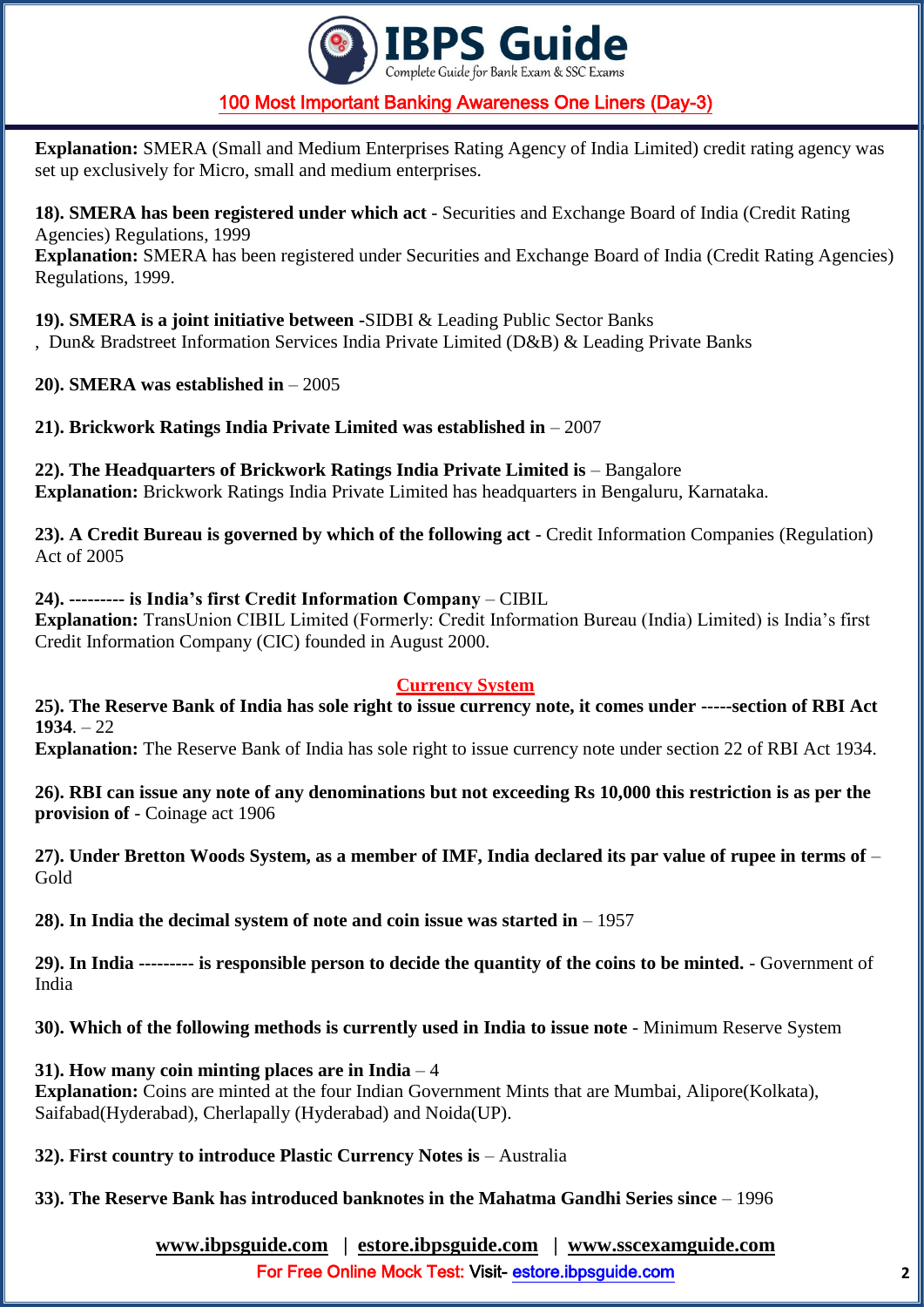

**Explanation:** The Reserve Bank has introduced banknotes in the Mahatma Gandhi Series since 1996 and has so far issued notes in the denominations of Rs.5, Rs.10, Rs.20, Rs.50, Rs.100, Rs.500, Rs 1000 and Rs.2000 in this series.

**34). 'Fall of the Rupee' refers to** - Devaluation of Indian Currency

**35). 1000 rupee coins were minted to commemorate 1000 years of which of these temples** – Brihadeeswara **Explanation:** Brihadeeswara Temple is located in Tanjavur, Tamil Nadu and is dedicated to Lord Shiva. It was built during the Chola Empire and is over 1000 years old. In the year 2010-11, the Reserve Bank of India minted ₹1000 coins to commemorate 1000 years of this temple.

**36). Image of Himalayas can be seen on the reverse of which of these notes** – 100 **Explanation:** The 100 rupee banknote has image of Himalayas on the reverse.

**37). The One Rupee note is issued by Ministry of Finance and it bears the signatures of** - Finance Secretary **Explanation:** The One Rupee note is issued by Ministry of Finance and it bears the signatures of Finance Secretary, while other notes bear the signature of Governor RBI.

**38). How does the RBI estimate the demand for bank notes** - The growth rate of the economy, Reserve requirements by using statistical methods, The replacement demand

**39). RBI can withdraw the legal tender character of bank notes as per \_\_\_\_\_of RBI Act, 1934** - Section 26 **Explanation:** RBI can withdraw the legal tender character of bank notes as per Section 26(2) of RBI Act, 1934

## **Demonetisation and new Bank Notes**

**40). In India how many times demonetization happened** – 3 **Explanation:** In India three times demonetization happened (1946, 1978 and 2016).

**41). Why has the demonetization scheme been introduced** - To stop fake Indian currency notes, To counter anti – national and illegal activities ,To attack hoarding of black money

**42). The maximum amount of Specified Bank Notes (SBN) that non- resident Indians can deposit with RBI (Demonetization of 2016) is** - 25,000

**Explanation:** Maximum Rs 25,000. This facility will not be available for Indian citizens resident in Nepal, Bhutan, Pakistan and Bangladesh.

**43). During demonetization period, RBI instructed banks to provide at least ------ of cash to rural area (Demonetization of 2016)** - 40%

**44). The deadline for non- resident Indians to deposit Specified Bank Notes is** - June 30 2017 **Explanation:** For non- resident Indians (Indian passport holders), the grace period to deposit SBN is till June 30, 2017.

**45). What the base color is of newly introduced 2000 rupee currency note** – Magenta **Explanation:** The base color of the note is magenta.

**46). What is the motif of Rs 2000 bank note** – Mangalyaan

**Explanation:** The new denomination has Motif of Mangalyaan on the reverse, depicting the country's first venture into the interplanetary space.

**47). What is the dimension of Rs 2,000 bank note**  $-66$  mm  $\times$  166 mm

**[www.ibpsguide.com](http://www.ibpsguide.com/) | estore.ibpsguide.com | [www.sscexamguide.com](http://www.sscexamguide.com/)**

For Free Online Mock Test: Visit-<estore.ibpsguide.com>**3**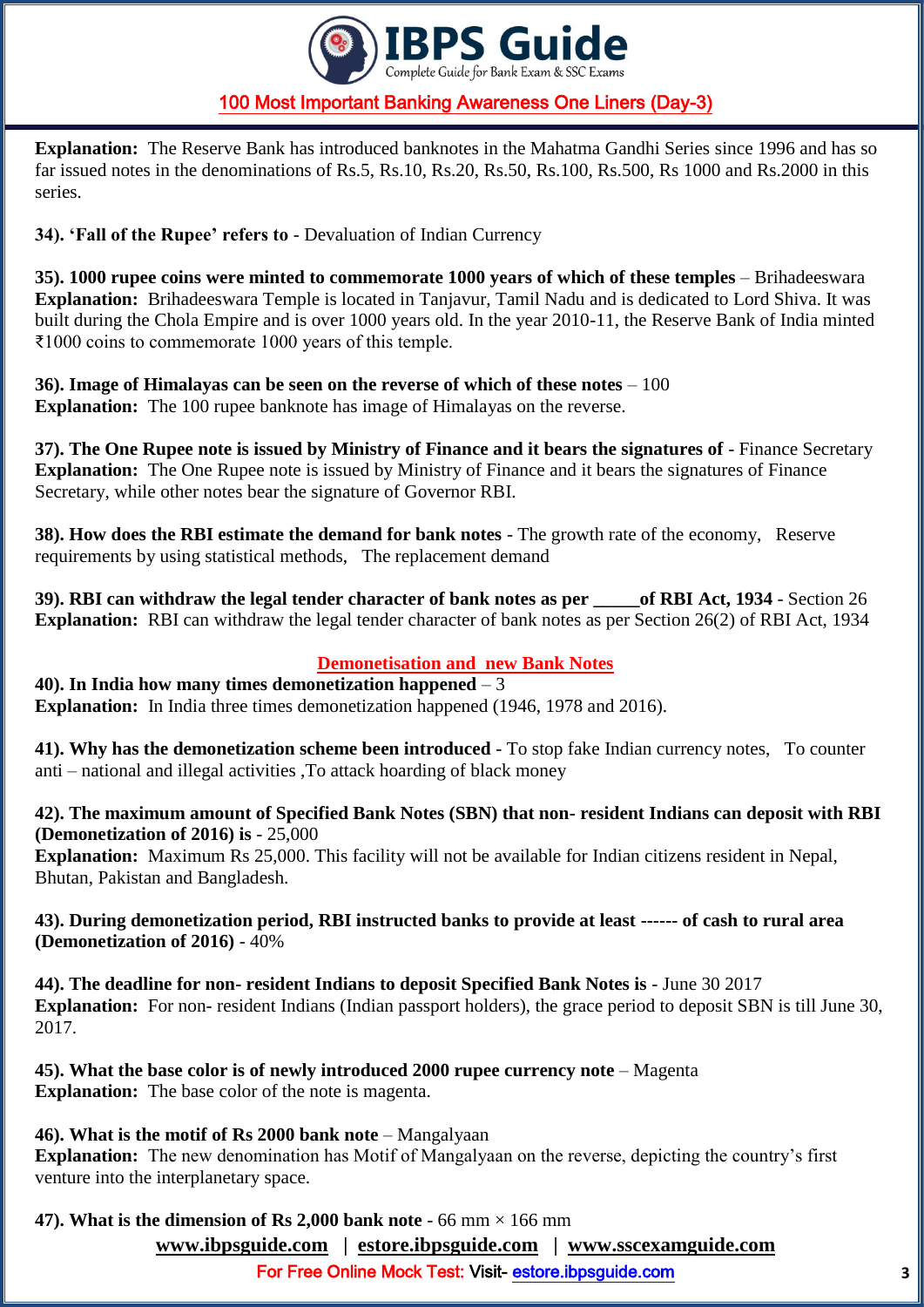

**48). Both Rs 500 and Rs 2000 have -------- languages in its feature** – 15

**49). To help the visually impaired persons the newly introduced Rs 2000 note has ------- angular bleed lines on left and right side in raised print.** – 7

**50). The Windowed security thread of Rs 2,000 banknote changes color from \_\_\_\_ to \_\_\_\_\_ when the note is tilted.** - Green to blue

**51). What is the size of Rs 500 bank note issued after demonetization** - 66mm x 150mm

**52). The base color of newly introduced 500 rupee currency note is** - Stone Grey

**53). Rs 500 bank note has a motif of** - Red Fort **Explanation:** Red Fort-an image of Indian heritage site with Indian flag on the reverse

**54). How many angular bleed lines are present on Rs 500 bank note** - 5

#### **DICGC**

**55). What does C stands for in DICGC** – Credit **Explanation:** DICGC - Deposit Insurance and Credit Guarantee Corporation. In the event of a bank failure, DICGC protects bank deposits that are payable in India.

**56). In which year DICGC was established** – 1978

**Explanation:** DICGC was established on 15th July 1978.

**57). DICGC was under ----------- Act, for the purpose of providing insurance of deposits and guaranteeing of credit facilities.** - DICGC Act, 1961

**Explanation:** It was established on 15 July 1978 under Deposit Insurance and Credit Guarantee Corporation Act, 1961 for the purpose of providing insurance of deposits and guaranteeing of credit facilities.

**58). Where is the Headquarter of DICGC located** – Mumbai

**59). DICGC is a subsidiary of** – RBI

**Explanation:** Deposit Insurance and Credit Guarantee Corporation (DICGC) is a subsidiary of Reserve Bank of India.

**60). The organizations ------ and --------------- were merged to form DICGC.** - DIC, CGCI **Explanation:** With a view to integrating the functions of deposit insurance and credit guarantee, Deposit Insurance Corporation (DIC) and Credit Guarantee Corporation of India Ltd. (CGCI) . were merged and the present Deposit Insurance and Credit Guarantee Corporation (DICGC) came into existence on July 15, 1978. Consequently, the title of Deposit Insurance Act, 1961 was changed to 'The Deposit Insurance and Credit Guarantee Corporation Act, 1961'.

**61). --------- acts as the Chairman of Board of Directors of DICGC** - Deputy Governor of RBI

**62). Among the following which bank is insured by DICGC** - Local Area Banks, RRB, Commercial Banks, Foreign Banks in India

**63). Among the following which Co-Operative bank is insured by DICGC** - Primary Co-Operative bank, Central Co-Operative bank, State Co-Operative bank, Urban Co-Operative bank

**[www.ibpsguide.com](http://www.ibpsguide.com/) | estore.ibpsguide.com | [www.sscexamguide.com](http://www.sscexamguide.com/)**

For Free Online Mock Test: Visit-<estore.ibpsguide.com>**4**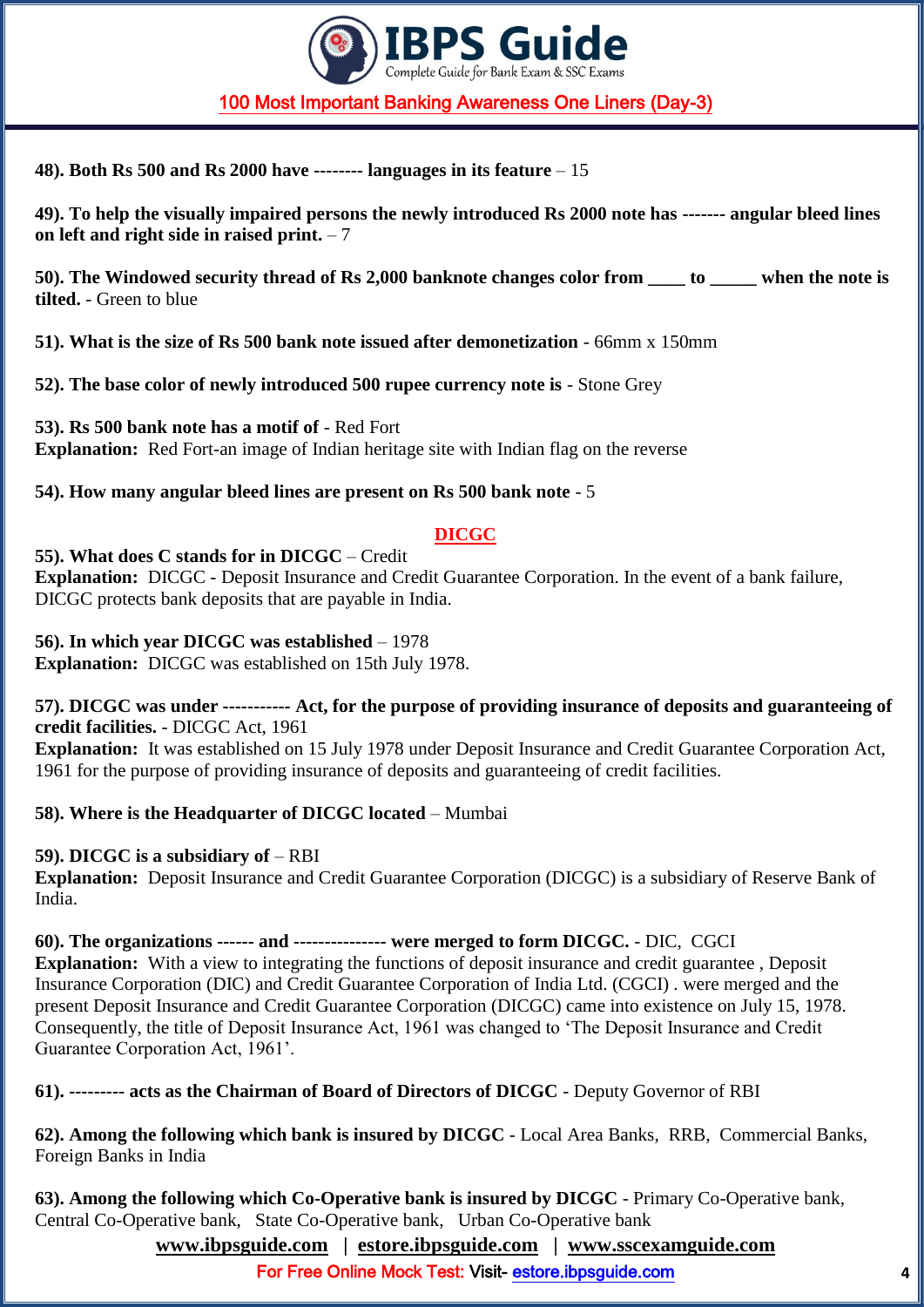

**Explanation:** Primary Co-Operative Societies are not insured by DICGC.

**64). Which of the following deposits is insured by DICGC** - Savings deposit, Current deposit, Fixed deposit , Recurring deposit

## **65). What is Reserve Bank of India (RBI)′s stake in DICGC** - 100%

### **66). -----------is the authorized capital of DICGC** - 50 cr

**Explanation:** The authorized capital of the Corporation is 50 crore, which is fully issued and subscribed by the Reserve Bank of India (RBI).

**67). The maximum deposit amount insured by the DICGC is Rs** - 1,00000

**Explanation:** Each depositor in a bank is insured up to a maximum of Rs.1,00000 for both principal and interest.

**68). Which of the following statement is false regarding DICGC** - Primary Co-Operative Societies are insured by DICGC, Deposit received outside India also insured , Inter - bank deposits are not insured **Explanation:** Primary Co-Operative Societies and Deposit received outside India are not insured but Inter – bank deposits are insured.

**69). Which of the following State/ UT Co-Operative banks is not covered by the DICGC's insurance scheme** – Meghalaya, Chandigarh, Lakshadweep , Dadra and Nagar Haveli **Explanation:** All Co-Operative banks other than those from Meghalaya, Chandigarh, Lakshadweep and Dadra and Nagar Haveli are covered under the deposit insurance system of DICGC.

### **Foreign Direct Investment (FDI)**

**70). According to A.T. Kearney Foreign Direct Investment (FDI) Confidence Index, India ranks ------- in its**   $FDI. - 8$ 

**Explanation:** Last year India ranks 9th in the list.

**71). According to A.T. Kearney Foreign Direct Investment (FDI) Confidence Index, ----------------- tops the list.** – USA

**Explanation:** A.T. Kearney is an American global management consulting firm that focuses on strategic and operational CEO-agenda issues facing businesses, governments and institutions around the globe. As of December 2016, A.T. Kearney maintains offices in 40 countries.

### **72). As per 2016 World Investment Report released by the United Nations Conference for Trade and Development (UNCTAD), India ranks------- in the list.** – 10

**Explanation:** Top 10 Countries are: United States, Hong Kong, China, Ireland, Netherlands, Switzerland, Singapore, Brazil, Canada and India.

### **73). In India Foreign Direct Investment was introduced in ---------- under Foreign Exchange Management Act (FEMA), driven by then finance minister Manmohan Singh.** – 1991

# **74). What is the FDI limit in Non-Banking Finance Companies (NBFC)** - 100%

# **75). What is the FDI limit of Private Sector Banking** - 74%

**Explanation:** Automatic up to 49%. Government route beyond 49% and up to 74%. Automatic route: By this route FDI is allowed without prior approval by Government or Reserve Bank of India. Government route: Prior approval by government is needed via this route.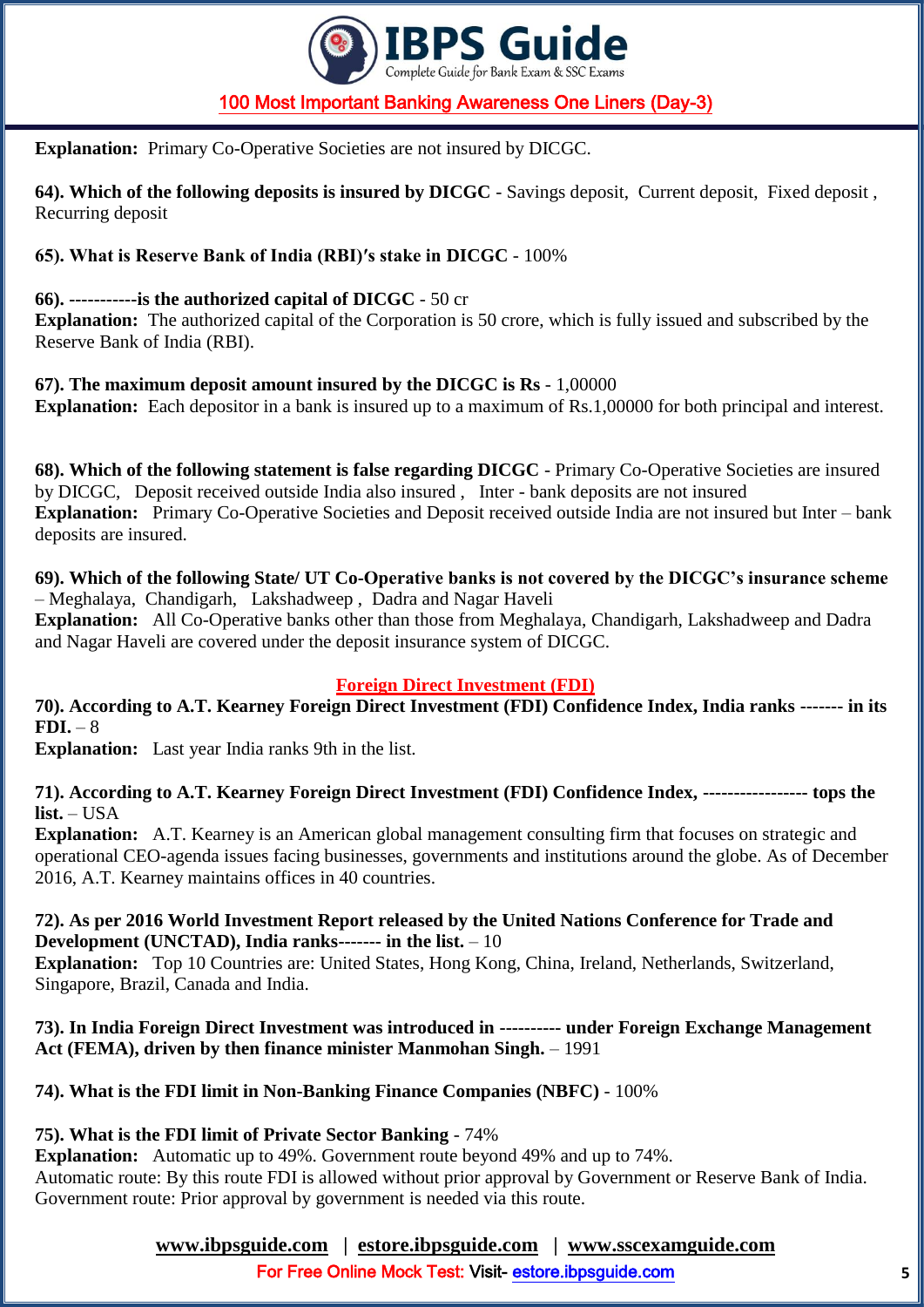

- **76). ---------is the maximum FDI limit of Public Sector Banking.** 20%
- **77). Under the Automatic route the maximum FDI limit of Industrial parks is** 100%
- **78). Under the Automatic route the maximum FDI limit of Agriculture & Animal Husbandry is**  100%
- **79). What is the FDI limit in Private Security Agencies** 74%

**80). What is the FDI limit in Broadcasting Content Services** - 49%

**81). What is the FDI limit of Petroleum & Natural Gas (Petroleum refining by the Public Sector Undertakings (PSU))** - 49%

**82). Under the Automatic route the maximum FDI limit of E- Commerce activities is** - 100%

**83). What is the FDI limit of Asset Reconstruction Companies** - 100%

**84). What is the FDI limit in Multi Brand Retail Trading** - 51%

**85). What is the FDI limit in Print Media [Publishing of newspaper and periodicals dealing with news and current affairs]** - 26%

**86). Under the Automatic route the maximum FDI limit of Power Exchanges is** - 49%

**87). What is the FDI limit of Greenfield Pharmaceuticals** - 100%

**88). What is the FDI limit of Infrastructure Company in the Securities Market [in compliance with SEBI Regulations]** - 49%

**89). Under the Automatic route the maximum FDI limit of Railway Infrastructure is** - 100%

#### **FIRST AMONG ALL BANKS**

**90). Which of the following is the first bank in India** - Bank of Hindustan

**91). ---------- Bank has successfully executed transactions in international trade finance and remittances using block chain technology in partnership with Emirates NBD.** - ICICI Bank

**92). Which bank has become the first private sector bank to sell Indian gold coins** - Federal Bank

**93). Which is the first Universal Bank in India** - ICICI Bank

**94). Which is the first Bank to introduce ATM in India** - HSBC Bank

**95). Which of the following is the first Joint Stock Bank of India** - Allahabad Bank

**96). Which bank is the first Indian bank to open branch outside India** - Bank of India **Explanation:** First Indian bank to open branch outside India in London in 1946 – Bank of India

**97). Which of the following is the first Bank to introduce saving Bank in India** - Presidency bank **Explanation:** First Bank to introduce saving Bank in India – Presidency bank in 1830